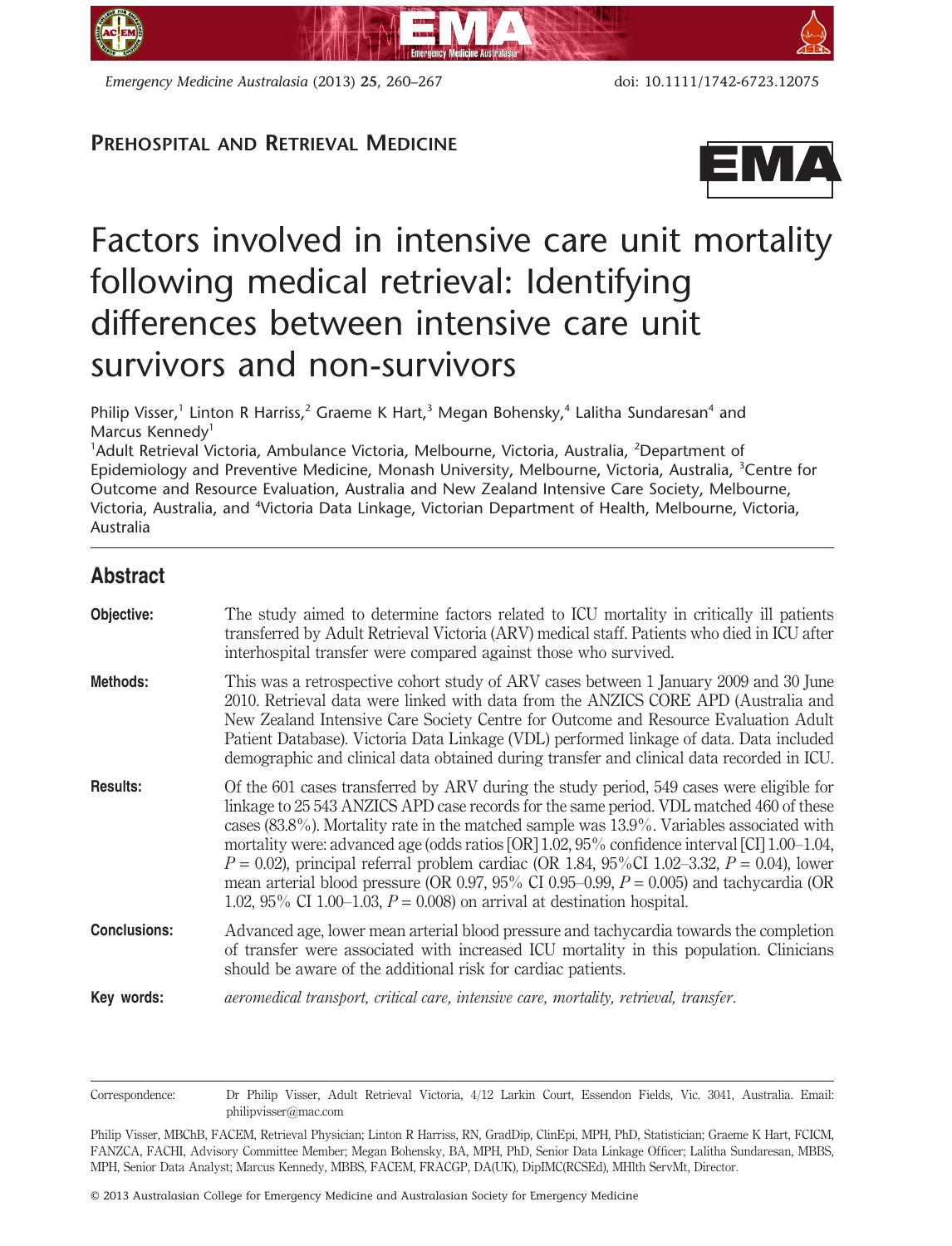## **Introduction**

#### **Background**

Interhospital transfer (IHT) of critically ill patients has been associated with an increased mortality rate and length of stay in the intensive care unit (ICU) and hospital when compared with patients admitted to ICU from the ED. $<sup>1-4</sup>$  Patients with multi-trauma, respiratory</sup> infection, sepsis, intracranial haemorrhage, head injury and cardiac arrest have statistically significant worse outcomes than patients in other diagnostic categories.2

IHT exposes patients to additional factors that may have an adverse impact on patient outcome and delay access to definitive care.<sup>1,5</sup> Some researchers have advocated for the early transfer of patients to mitigate this risk.3 However, previous studies have reported limited access to data describing the referral centre, transfer team, transfer mode and physiological status during the transfer. Similarly, outcomes for these patients have been poorly reported. Therefore, little is known about the transfer-specific process on patient outcomes.<sup>2,4,6–8</sup> Such findings could provide useful information to all stakeholders in the critical care community to heighten awareness of the vulnerabilities of this specific population.

The aim of the present study was to determine factors related to ICU mortality in critically ill patients transferred by Adult Retrieval Victoria (ARV) medical staff through linkage of ARV and ICU datasets. Patients who died in ICU were compared with those surviving ICU admission to identify independent predictors of mortality following retrieval. Analysis of the datasets aimed to identify transfer specific factors, patient factors or system factors related to mortality, with an expectation of more in-depth future analysis of a larger dataset and more comprehensive clinical data elements.

### **Methods**

#### **Study population**

This is a retrospective cohort study of ARV cases transferred by a retrieval physician with subsequent ICU admission at the destination hospital over an 18 month period. Retrieval physicians were consultant and registrar grade medical practitioners from anaesthetic, emergency medicine and intensive care disciplines with training and experience in retrieval medicine. Medical crewing of retrieval missions occurs in cases of higher complexity and acuity compared with paramedic-only crewed cases. De-identified ARV data were linked with de-identified data from the Australian and New Zealand Intensive Care Society Centre for Outcome and Resources Evaluation Adult Patient Database (ANZICS CORE APD) to determine predictors of death in ICU following retrieval. Ethics approval for the project was obtained through Monash University Human Ethics Research Committee (MUHREC). The Ambulance Victoria Research Committee also approved the study.

The study was performed in the state of Victoria, Australia. The state covers an area of over 225 000 km2 with a population of 5.5 million including the metropolitan area of Melbourne (4.1 million). ARV provides a range of services to this population 24 h per day including critical care and major trauma advice by specialist medical staff, management of statewide critical care bed access systems and adult retrieval services. ARV provides a single statewide contact point, a central communication and coordination hub, and telehealth outreach and support.

The study period was between 1 January 2009 and 30 June 2010. This period was selected on the basis of convenience. ARV was established in November 2007. The ARV administrative database was established in mid 2008 and provides logistic and process data on retrieval cases, clinical classification of illness types and some limited physiological data. The information system and dataset reached a level of stability and quality required for research by January 2009. Thus, although clinical data were limited and reflect the early phases of a retrieval service, it was considered worthy of examination in relation to the broad study question proposed. There were 601 medical-crewed cases transferred by ARV in the 18 month study period. Fifty-two of these cases were excluded from the process of data linkage because they had incomplete data or did not meet study inclusion criteria (Fig. 1).

The ANZICS APD data are collected as part of quality management systems and receives de-identified data from participating ICUs where strict data definitions are applied and standardised software is used to collect data at all sites.<sup>9</sup> Data audit is conducted routinely, and estimates relating to missing or erroneous data are known.10 There were 25 543 case records available for data linkage from the ANZICS APD for the defined study period.

#### **Data linkage**

Victorian Data Linkages (VDL) performed linkage of these de-identified datasets using age, sex, postcode of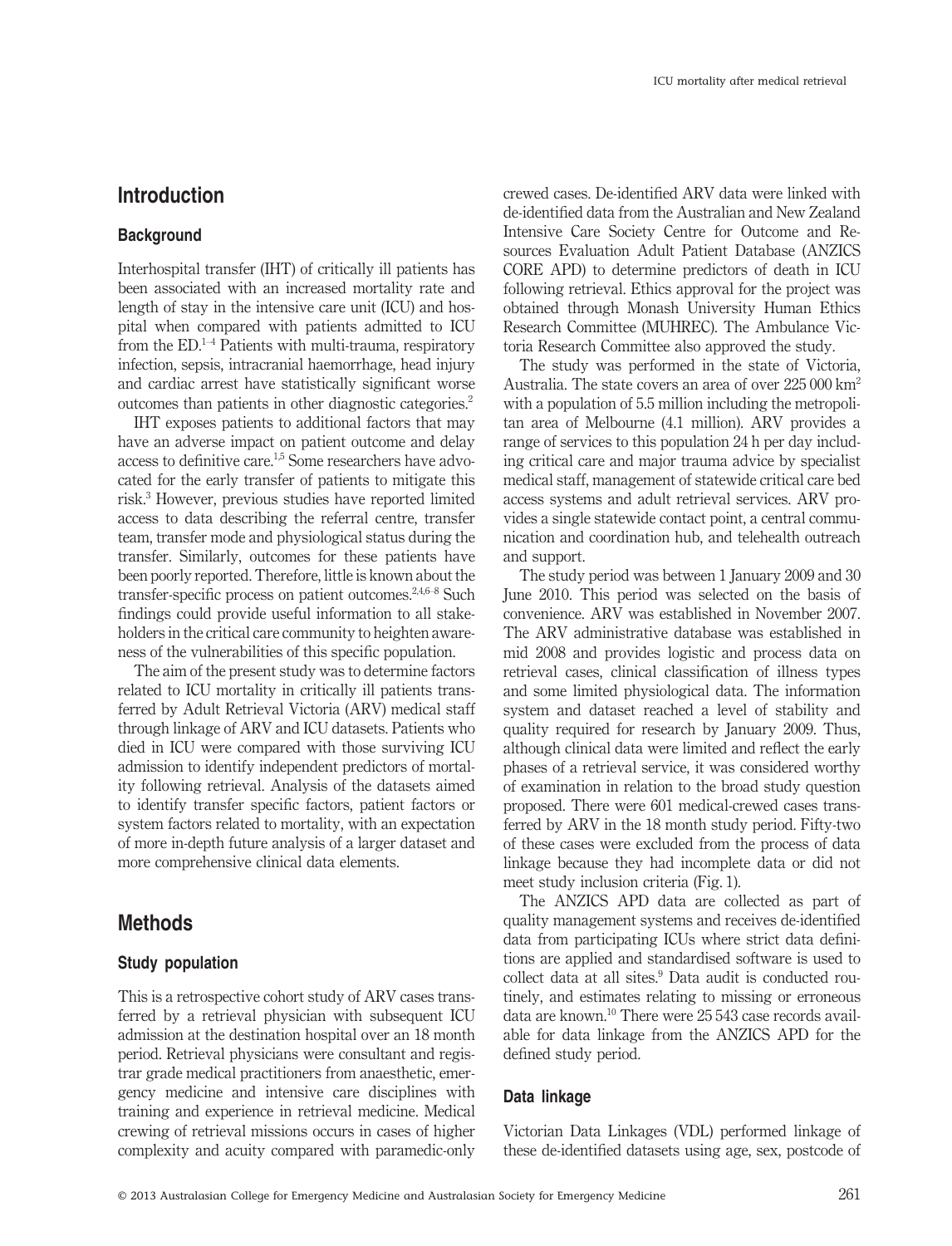

**Figure 1.** Selection process for cases used in the ARV/ANZICS mortality study from 1 January 2009 to 30 June 2010.

residence, hospital admission date and time. Both datasets contained 100% age, sex, hospital admission date and time. Postcode was available for 98% of ANZICS APD cases and for 80% of ARV cases. Because both datasets were de-identified, linkage was performed through a previously validated stepwise deterministic process.11 These stepwise deterministic processes are known to have lower sensitivity but higher specificity than other linkage methods.12 Previous work has validated the high precision of our linkage method using the ANZICS APD dataset, so we can be confident that all matched cases are likely to be 'true matches'.<sup>13</sup>

#### **Baseline demographic and risk factors**

Demographic data analysed included patient age, sex, referral unit, destination unit, principal problem, time of arrival at destination and retrieval intervals: time for retrieval physician to reach patient, time retrieval physician spent at referral hospital and time taken to transfer patient to destination hospital.

Clinical parameters analysed included endotracheal intubation, intubation in transit, intercostal catheter in situ, patient weight >120 kg and recorded hypo- or hyperthermia during transfer. Systolic and diastolic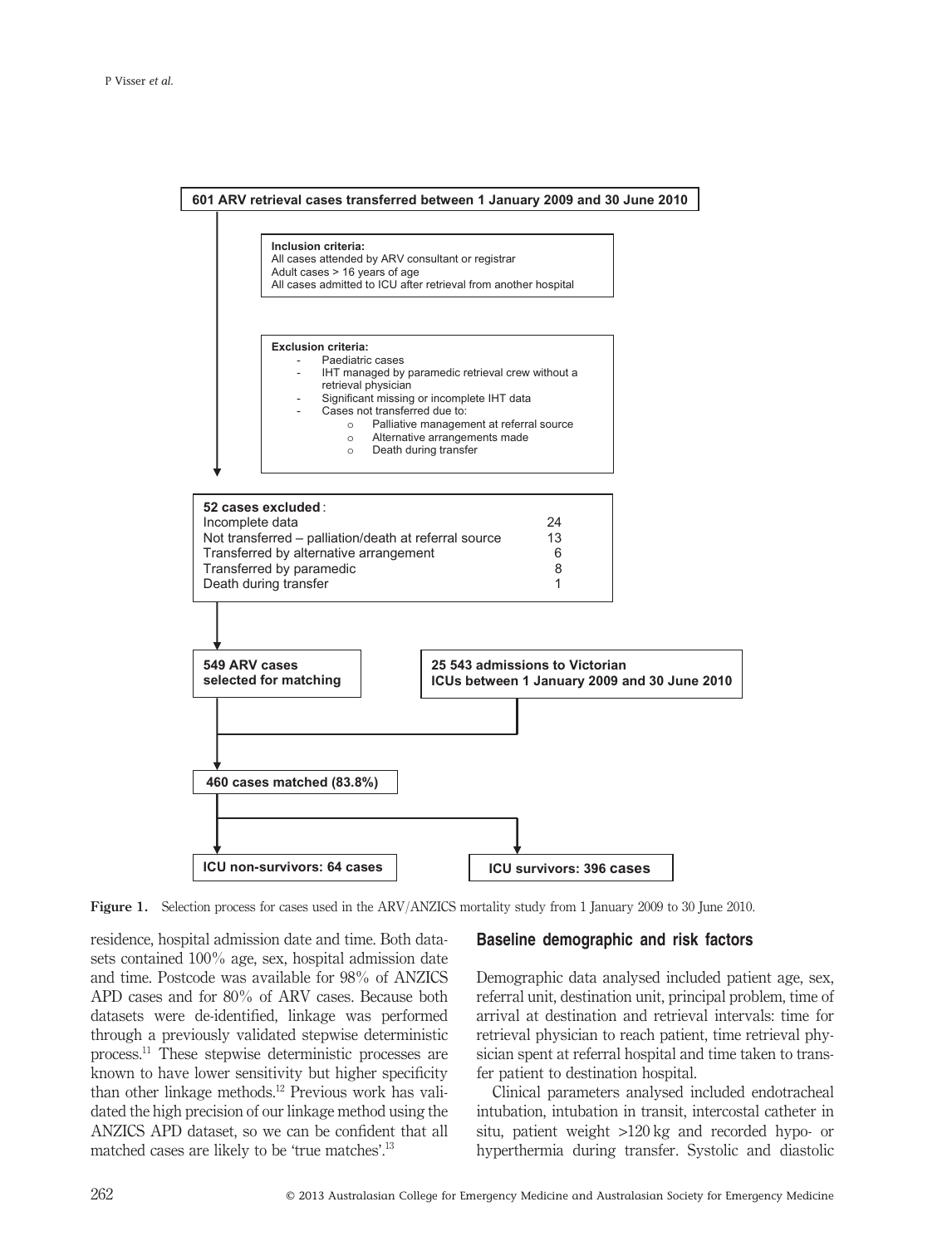blood pressure, heart rate, oxygen saturation and inspired fraction of oxygen  $(FiO_2)$ , Glasgow Coma Score (GCS) at beginning and end of transfer were also analysed.

#### **Statistical analysis**

Comparison was made between the matched and unmatched patient groups to assess population characteristics and any sample bias associated with the matching process. Matched cases were classified as ICU survivors if they were discharged from ICU and as nonsurvivors if they died in ICU.

All data were analysed using STATA 9.2 (Stata Corp., College Station, TX, USA). Univariate analyses were conducted using a Student's *t*-test for variables with a normal distribution,  $\chi^2$  test of equal proportions for binary categorical variables or two-sample Wilcoxon rank-sum (Mann–Whitney) test for variables with a non-parametric distribution. Univariate logistic regression was used to estimate odds ratios (OR) and their 95% confidence intervals and a two-sided *P*-value of 0.05 was considered to be statistically significant. Due to the large number of potential variables, univariate logistic regression analysis was performed only for variables of interest including selected hospital variables such as time of admission to hospital and ICU. Logistic regression was not performed on some variables of interest  $(GCS \text{ and } FiO<sub>2</sub>)$  due to incomplete data or insufficient numbers.

## **Results**

Of the 549 ARV cases eligible for linkage, 460 cases (83.8%) could be matched by the VDL. Table 1 compares the characteristics of the matched and unmatched groups. The matched group represented a group of older male individuals. Retrieval physicians spent more time (5 min) at the referral hospital in the matched group. A significantly higher proportion of trauma patients were not matched. The matched group had a higher intubation rate and a lower initial GCS and  $FiO<sub>2</sub>$ . The matched group therefore represented patients at the more 'unwell' end of the spectrum of medical-crewed retrieval patients. Mortality rate in the matched sample was 13.9%.

Table 2 compares the characteristics of 64 cases surviving ICU admission to 396 controls not surviving. In univariate analyses of the available demographic variables, higher ICU mortality rates were evident in cases with advanced age, longer times at scene, cardiac principal referral problems and lower mean arterial blood pressure at the end of the transfer. Similarly, the Acute Physiology and Chronic Health Evaluation (APACHE) III scores and predicted risk of death was higher in the non-survivor group. Trauma cases had lower rates of ICU mortality compared with other principal referral types.

Table 3 provides a univariate logistic regression analysis of all variables considered of interest. Variables associated with mortality were advanced age, principal referral problem cardiac, lower mean arterial blood pressure and tachycardia on arrival at destination hospital. Cases with a principal referral problem of trauma were associated with lower mortality.

# **Discussion**

The analysis of the linked datasets aimed to identify factors related to mortality by comparing survivors to non-survivors following IHT. The principal factors associated with increased mortality were advanced age, cardiac conditions as the principal referral problem, tachycardia and a lower mean arterial blood pressure at the end of transfer.

The present study had several strengths. Data from the ANZICS CORE APD are collected and subject to strict quality control procedures.<sup>10</sup> The ARV administrative data were of high quality and provided excellent logistic and demographic information about retrieval patients. A high linkage rate between the two datasets was a further strength. This was achieved by use of a validated method performed by an independent party.<sup>11</sup> Outcomes of transferred patients could therefore be clearly determined.

The study group represents an entire population of medical-crewed retrieval patients within a specified time frame. As a large number of variables were available for analysis and the exact impact of each on the outcome unknown, a larger study population would have been beneficial. Given the large number of potential variables in this population, and the lack of comprehensive previously published data, pre-analysis sample size calculations were problematic. Variables of interest such as GCS and FiO<sub>2</sub> were unable to be used because of incomplete data, which was a limitation of the database at the time of analysis. The data were retrospective and extracted from a largely administrative dataset, so similarly, interventions to correct haemodynamic instability, which would have better informed our findings, were not within the scope of this initial study.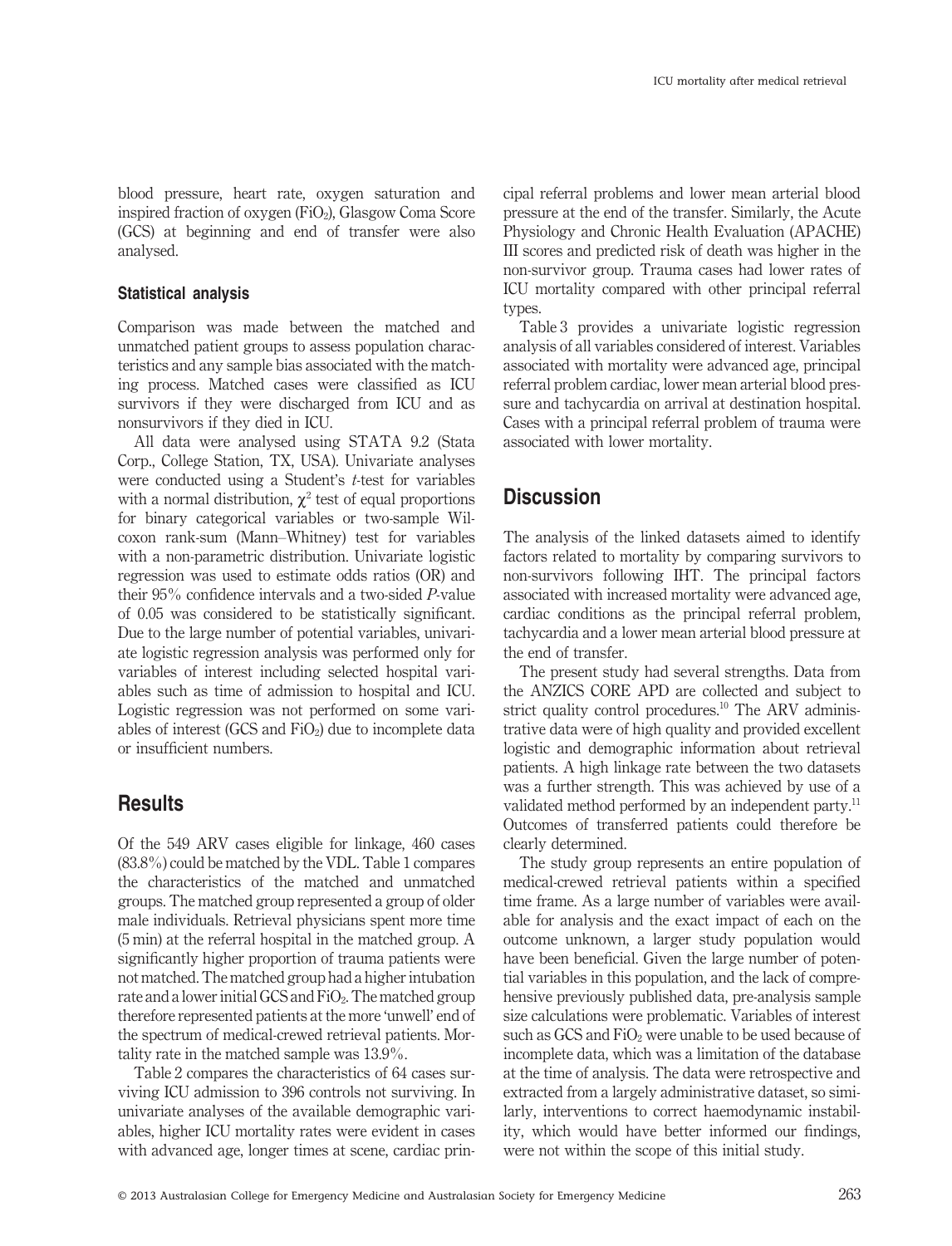| Characteristics                                                          | Unmatched $(n = 89)$          | Matched $(n = 460)$           | $P$ difference  |
|--------------------------------------------------------------------------|-------------------------------|-------------------------------|-----------------|
| Demographic and diagnostic information                                   |                               |                               |                 |
| Age (years)                                                              | 51.2(23.1)                    | 56.6 (17.7)                   | 0.01            |
| Sex, men $(\%)\ddagger$                                                  | 43 (48.3)                     | 279 (60.7)                    | 0.03            |
| Time to patient (min)§                                                   | 67 (55, 90)                   | 70(55, 97)                    | 0.40            |
| Time at scene (min)§                                                     | 50 (25, 67)                   | 55 (40, 85)                   | 0.003           |
| Transfer time (min)§                                                     | 114.5 (65, 149)               | 120 (75, 148)                 | 0.19            |
| Arrival time at destination hospital $(\%)\sharp$                        |                               |                               |                 |
| 07:00-09:00                                                              | 62 (69.7)                     | 335 (72.8)                    | 0.54            |
| $08:00 - 09:00$                                                          | 60 (67.4)                     | 299(65.0)                     | 0.66            |
| 21:00-09:00<br>22:00-08:00                                               | 42 (47.2)<br>39 (43.8)        | 216 (47.0)<br>185 (40.2)      | 0.97<br>0.53    |
| 22:00-09:00                                                              | 39 (43.8)                     | 189(41.1)                     | 0.63            |
| $00:00 - 08:00$                                                          | 26 (29.2)                     | 141 (30.7)                    | 0.79            |
| Destination unit $(\% )\ddagger$                                         |                               |                               |                 |
| ICU                                                                      | 37 (42.6)                     | 315 (68.5)                    | < 0.001         |
| ED                                                                       | 33 (37.1)                     | 99 (21.5)                     | 0.002           |
| CCU                                                                      | 14 (15.7)                     | 34(7.4)                       | 0.01            |
| HDU                                                                      | 2(2.3)                        | 8(1.7)                        | 0.74            |
| OR                                                                       | 0(0.0)                        | 2(0.4)                        | 0.53            |
| Other                                                                    | 1(1.2)                        | 1(0.2)                        | 0.19            |
| Ward                                                                     | 2(2.3)                        | 0(0.0)                        | 0.001           |
| Cardiac Cath Lab                                                         | 0(0.0)                        | 1(0.2)                        | 0.66            |
| Referral unit $(\% )\ddagger$<br>ED                                      | 56 (62.9)                     | 267 (58.0)                    | 0.39            |
| ICU                                                                      | 15 (16.9)                     | 101(22.0)                     | 0.28            |
| Ward                                                                     | 9(10.1)                       | 34(7.4)                       | 0.38            |
| Other                                                                    | 4(4.5)                        | 17(3.7)                       | 0.72            |
| HDU                                                                      | 0(0.0)                        | 19(4.1)                       | 0.051           |
| Theatre                                                                  | 2(2.3)                        | 14(3.0)                       | 0.68            |
| CCU                                                                      | 3(3.4)                        | 7(1.5)                        | 0.23            |
| Principal referral problem $(\%)\ddagger$                                |                               |                               |                 |
| Cardiac                                                                  | 23 (25.8)                     | 93 (20.2)                     | 0.23            |
| Respiratory                                                              | 16 (18.0)                     | 83 (18.0)                     | 0.99            |
| Neurological/Neurosurgical                                               | 7(7.9)                        | 60 (13.0)                     | 0.17            |
| Trauma<br>Sepsis                                                         | 20 (22.5)<br>4(4.4)           | 43 (9.4)<br>50(10.9)          | < 0.001<br>0.07 |
| Gastrointestinal                                                         | 6(6.7)                        | 47 (10.2)                     | 0.31            |
| Toxicological                                                            | 7(7.9)                        | 21(4.6)                       | 0.20            |
| Multi-organ failure                                                      | 2(2.3)                        | 12(2.6)                       | 0.84            |
| Vascular (not neuro)                                                     | 2(2.3)                        | 8(1.7)                        | 0.74            |
| Renal                                                                    | 0(0.0)                        | 9(2.0)                        | 0.18            |
| Endocrine                                                                | 0(0.0)                        | 7(1.5)                        | 0.24            |
| Other                                                                    | 1(1.1)                        | 6(1.3)                        | 0.89            |
| Haematological                                                           | 0(0.0)                        | 6(1.3)                        | 0.28            |
| <b>ENT</b>                                                               | 0(0.0)                        | 4(0.9)                        | 0.38            |
| Immune/allergy                                                           | 1(1.1)                        | 3(0.7)                        | 0.63            |
| Gynaecological<br>Shock (cause unknown)                                  | 0(0.0)<br>0(0.0)              | 3(0.7)<br>2(0.4)              | 0.45<br>0.53    |
| Genitourinary                                                            | 0(0.0)                        | 1(0.2)                        | 0.66            |
| Oncology                                                                 | 0(0.0)                        | 1(0.2)                        | 0.66            |
| Clinical information                                                     |                               |                               |                 |
| Systolic blood pressure at start (mmHg)§                                 | 123.6 (24.7)                  | 120.2 (28.9)                  | 0.31            |
| Systolic blood pressure at end (mmHg)§                                   | 124.5 (21.6)                  | 122.2 (23.7)                  | 0.42            |
| Diastolic blood pressure at start (mmHg)§                                | 68.0 (14.8)                   | 66.5 (16.0)                   | 0.43            |
| Diastolic blood pressure at end (mmHg)§                                  | 66.7 (12.4)                   | 65.9 (13.3)                   | 0.61            |
| Heart rate at start $(\text{min})\$                                      | 93.6 (26.1)                   | 96.5 (61.7)                   | 0.68            |
| Heart rate at end $(\text{min})\$                                        | 88.3 (22.9)                   | 93.7 (67.5)                   | 0.36            |
| Endo tracheal (ET) tube $(\%)\ddagger$                                   | 38 (42.7)                     | 287 (62.4)                    | 0.001           |
| ET intubation in transit $(\%)\ddagger$                                  | 1(1.1)                        | 5(1.1)                        | 0.98            |
| Oxygen saturation at start $(\% )\$<br>Oxygen saturation at end $(\% )\$ | 99 (97, 100)<br>100 (98, 100) | 99 (97, 100)<br>100 (98, 100) | 0.67<br>0.47    |
| Fractional inspired oxygen at start $(\% )\$                             | 40(30, 100)                   | 60 (40, 100)                  | 0.008           |
| Glasgow coma score at start§                                             | 14(3, 15)                     | 3(3, 15)                      | 0.01            |
| Intercostal catheter in situ $\binom{0}{0}$ .                            | 4(4.5)                        | 19(4.1)                       | 0.88            |
| Recorded hypothermia <35 $°C$ (%) $\pm$                                  | 2(2.3)                        | 18(3.9)                       | 0.44            |
| Recorded hyperthermia >38 $\degree$ C (%) $\ddagger$                     | 2(2.3)                        | 19(4.1)                       | 0.40            |
| Patient weight >120 kg $(^{\circ}\!\!/\circ)\ddagger$                    | 5(5.6)                        | 23(5.0)                       | 0.81            |

**Table 1.** Characteristics of 549 patients transferred by ARV retrieval physicians (1 January 2009–30 June 2010) according to linkage status†

†*ARV, Adult Retrieval Victoria. Stepwise deterministic linkage was used to match ARV records with Australia and New Zealand Intensive Care Society (ANZICS) records. Values are mean (standard deviation), unless otherwise stipulated.* P *difference by unpaired* t*-test.* ‡*Binary categorical data presented as n (%).* P *difference using Pearson's*  $\chi^2$  statistic. §*Values are median (interquartile range)*. P *difference using the two-sample Wilcoxon rank-sum (Mann–Whitney) non-parametric test.*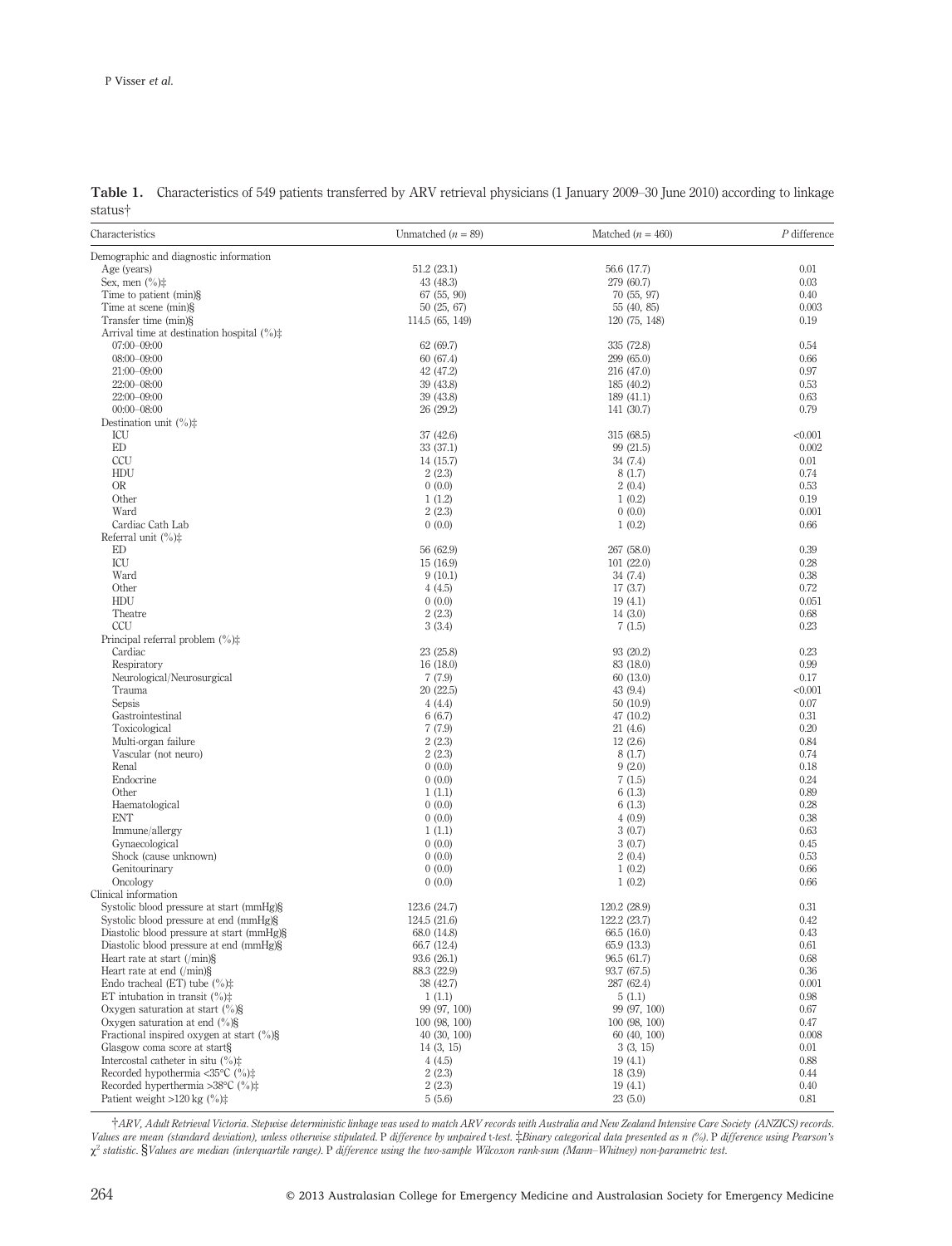| Characteristics                                      | Overall $(n = 460)$ | Survivors ( $n = 396$ ) | Non-survivors $(n = 64)$ | $P$ difference |
|------------------------------------------------------|---------------------|-------------------------|--------------------------|----------------|
| Demographic and diagnostic information               |                     |                         |                          |                |
| Age (years)                                          | 56.6 (17.7)         | 55.8 (18.2)             | 61.4(14.0)               | 0.02           |
| Sex, men $(\%)\ddagger$                              | 279 (60.7)          | 243 (61.4)              | 36(56.3)                 |                |
| Time to patient (min)§                               | 70(55, 95)          | 70 (55, 94)             | 70(50, 105)              |                |
| Time at scene (min)§                                 | 55 (40, 85)         | 55 (40, 80)             | 63 (50, 92)              |                |
| Transfer time (min)§                                 | 120 (75 148)        | 120 (79, 146)           | 120 (70, 150)            |                |
| Arrival time at destination hospital $(\%)\sharp$    |                     |                         |                          |                |
| $00:00 - 08:00$                                      | 141 (30.7)          | 124 (31.3)              | 17(26.6)                 |                |
| $08:00 - 16:00$                                      | 99 (21.5)           | 85 (21.5)               | 14(21.9)                 |                |
| $16:00 - 00:00$                                      | 220 (47.8)          | 187 (47.2)              | 33(51.6)                 |                |
| $08:00 - 20:00$                                      | 212(46.1)           | 179 (45.2)              | 33(51.6)                 |                |
| $20:00 - 08:00$                                      | 248 (53.9)          | 217 (54.8)              | 31(48.4)                 |                |
| ICU admission time $(\%)\ddagger$                    |                     |                         |                          |                |
| $00:00 - 08:00$                                      | 127 (27.6)          | 105(26.5)               | 22(34.4)                 |                |
| $08:00 - 16:00$                                      | 117 (25.4)          | 102(25.8)               | 15(23.4)                 |                |
| $16:00 - 00:00$                                      | 216 (47.0)          | 189 (47.7)              | 27 (42.2)                |                |
| $08:00 - 20:00$                                      | 219 (47.6)          | 18 (47.5)               | 31(48.4)                 |                |
| $20:00 - 08:00$                                      | 241 (52.4)          | 208 (52.5)              | 33(51.6)                 |                |
| Principal referral problem $(\%)\ddagger$            |                     |                         |                          |                |
| Cardiac                                              | 93 (20.2)           | 74 (18.7)               | 19(29.7)                 | 0.04           |
| Respiratory                                          | 83 (18.0)           | 74 (18.7)               | 9(14.1)                  |                |
| Neurological/Neurosurgical                           | 60(13.0)            | 54 (13.6)               | 6(9.4)                   |                |
| Trauma                                               | 43 (9.4)            | 42(10.6)                | 1(1.6)                   | 0.02           |
| Sepsis                                               | 50(10.9)            | 43(10.9)                | 7(10.9)                  |                |
| Gastrointestinal                                     | 47 (10.2)           | 39(9.9)                 | 8(12.5)                  |                |
| Toxicological                                        | 21(4.6)             | 20(5.1)                 | 1(1.6)                   |                |
| Multi-organ failure                                  | 12(2.6)             | 10(2.5)                 | 2(3.1)                   |                |
| All other                                            | 50(10.9)            | 40(10.1)                | 10(15.6)                 |                |
| Clinical information                                 |                     |                         |                          |                |
| Systolic blood pressure at start (mmHg)              | 120(29)             | 121 (28)                | 116 (32)                 |                |
| Systolic blood pressure at end (mmHg)                | 122 (24)            | 123 (24)                | 117 (22)                 | 0.04           |
| Diastolic blood pressure at start (mmHg)             | 66 (16)             | 67 (16)                 | 64 (16)                  |                |
| Diastolic blood pressure at end (mmHg)               | 66 (13)             | 67(13)                  | 61(12)                   | 0.002          |
| Mean arterial pressure at start (mmHg)               | 85 (19)             | 85 (19)                 | 81 (19)                  |                |
| Mean arterial pressure at end (mmHg)                 | 85 (15)             | 86 (15)                 | 80 (12)                  | 0.005          |
| Heart rate at start $(\text{min})$                   | 94 (24)             | 93 (24)                 | 99 (24)                  |                |
| Heart rate at end $(\text{min})$                     | 91(23)              | 90(22)                  | 98(25)                   | 0.008          |
| Fractional inspired oxygen at start $(\% )\$         | 60 (40 100)         | 60 (40 100)             | 100(55100)               | 0.008          |
| Oxygen saturation at start $\binom{0}{0}$ §          | 99 (97, 100)        | 99 (97, 100)            | 99 (96, 100)             |                |
| Oxygen saturation at end $\frac{6}{6}$ §             | 100 (98, 100)       | 100 (98, 100)           | 100 (97, 100)            |                |
| Glasgow coma score at start§                         | 3(3, 15)            | 3(3, 15)                | 3(3, 15)                 |                |
| Recorded hypothermia <35°C (%)‡                      | 18 (3.9)            | 15(3.8)                 | 3(4.7)                   |                |
| Recorded hyperthermia >38 $\degree$ C (%) $\ddagger$ | 19(4.1)             | 17(4.3)                 | 2(3.1)                   |                |
| Endo tracheal (ET) tube $(\%)\ddagger$               | 287 (62.4)          | 242 (61.1)              | 45(70.3)                 |                |
| ET intubation in transit $(\%)\ddagger$              | 5(1.1)              | 4(1.0)                  | 1(1.6)                   |                |
| Patient weight >120 kg $(\%)\ddagger$                | 23(5.0)             | 18(4.6)                 | 5(7.8)                   |                |
| Hospital length of stay (h)§                         | 240 (106, 451)      | 274 (139, 493)          | 61 (20, 186)             | < 0.0001       |
| <b>APACHE III scoreS</b>                             | 57 (39, 81)         | 52 (38, 71)             | 105(81, 131)             | < 0.0001       |
| APACHE III risk of death $(\% )\$                    | 13(4, 39)           | 10(3, 27)               | 73 (44, 86)              | < 0.0001       |

**Table 2.** Characteristics of 460 patients transferred by ARV retrieval physicians (1 January 2009–30 June 2010) aged 16–90 years, according to survival status in ICU†

†*ARV, Adult Retrieval Victoria. Stepwise deterministic linkage was used to match ARV records with Australia and New Zealand Intensive Care Society (ANZICS) records. Values are mean (standard deviation), unless otherwise stipulated.* P *difference by unpaired* t*-test.* ‡*Binary categorical data presented as n (%).* P *difference using Pearson's*  $\chi^2$  *statistic.* §*Values are median (interquartile range).* P *difference using the two-sample Wilcoxon rank-sum (Mann–Whitney) non-parametric test.*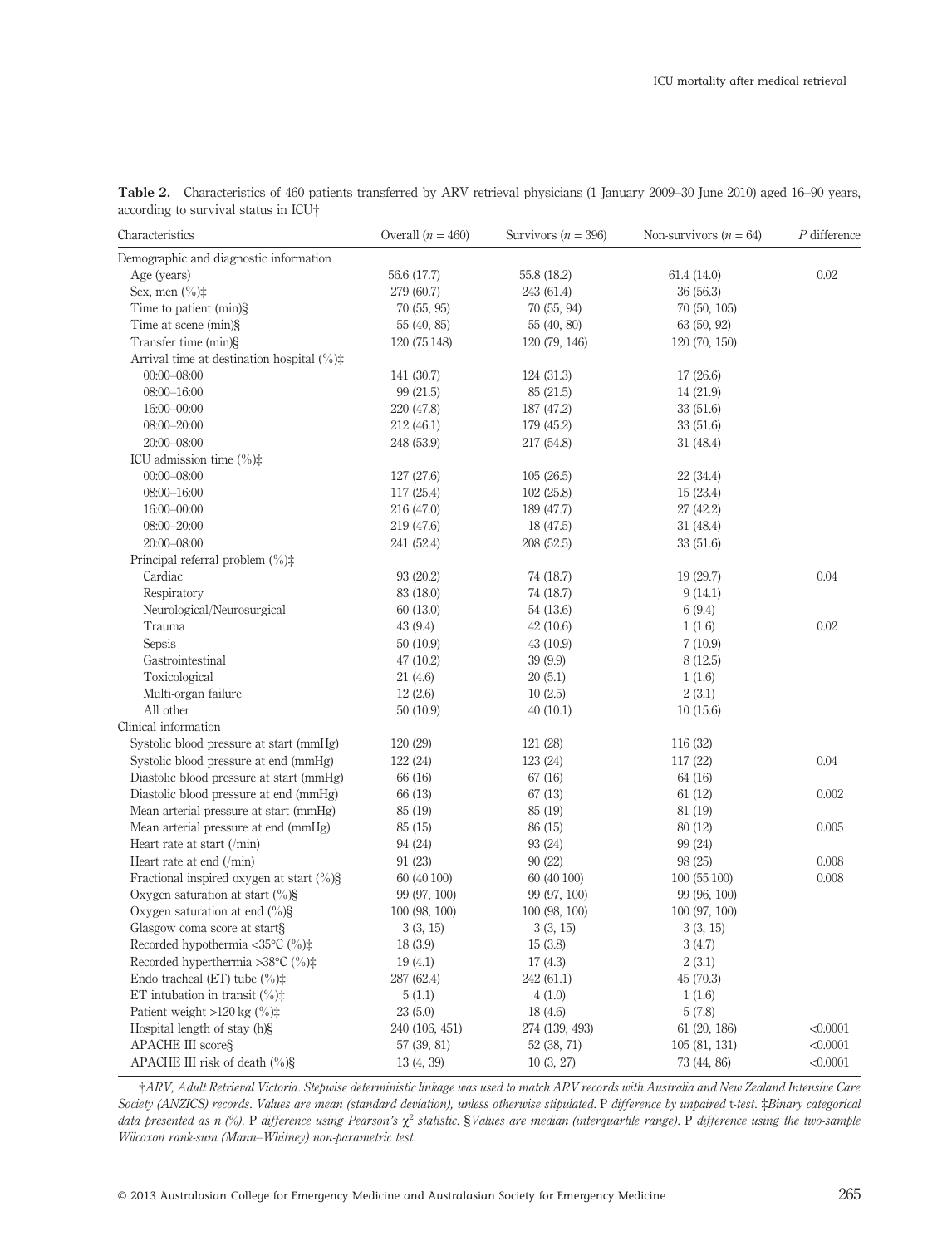| Characteristics                            |           | Univariate analysis‡ |            |
|--------------------------------------------|-----------|----------------------|------------|
|                                            | <b>OR</b> | $(95\% \text{ CI})$  | $P$ -value |
| Demographic/diagnostic information         |           |                      |            |
| Age (years)                                | 1.02      | $(1.00-1.04)$        | 0.02       |
| Sex, men $\left(\frac{0}{0}\right)$        | 0.81      | $(0.47 - 1.38)$      | 0.44       |
| Time to patient (min)                      | 1.00      | $(0.99 - 1.01)$      | 0.48       |
| Time at scene (min)                        | 1.00      | $(0.99 - 1.01)$      | 0.16       |
| Transfer time (min)                        | 1.00      | $(0.99 - 1.01)$      | 0.90       |
| Arrival at destination $00:00-08:00$ (%)   | 0.79      | $(0.44 - 1.44)$      | 0.45       |
| ICU admission time $00:00-08:00$ (%)       | 1.45      | $(0.83 - 2.55)$      | 0.19       |
| Principal referral problem $(\% )$         |           |                      |            |
| Cardiac                                    | 1.84      | $(1.02 - 3.32)$      | 0.04       |
| Respiratory                                | 0.71      | $(0.34 - 1.51)$      | 0.37       |
| Neurological/neurosurgical                 | 0.66      | $(0.27 - 1.59)$      | 0.35       |
| Trauma                                     | 0.13      | $(0.02 - 0.99)$      | 0.05       |
| Sepsis                                     | 1.01      | $(0.43 - 2.35)$      | 0.99       |
| Gastrointestinal                           | 1.31      | $(0.58 - 2.94)$      | 0.52       |
| Toxicological                              | 0.30      | $(0.04 - 2.26)$      | 0.24       |
| Multi-organ failure                        | 1.25      | $(0.27 - 5.82)$      | 0.78       |
| Clinical information                       |           |                      |            |
| Mean arterial pressure at start (mmHg)     | 0.99      | $(0.97-1.00)$        | 0.13       |
| Mean arterial pressure at end (mmHg)       | 0.97      | $(0.95 - 0.99)$      | 0.005      |
| Heart rate at start $(\text{min})$         | 1.01      | $(0.99 - 1.02)$      | 0.06       |
| Heart rate at end $(\text{min})$           | 1.02      | $(1.00-1.03)$        | 0.008      |
| Oxygen saturation at start $(\%)$          | 0.96      | $(0.90 - 1.03)$      | 0.26       |
| Oxygen saturation at end $\binom{0}{0}$    | 0.98      | $(0.94 - 1.02)$      | 0.29       |
| Recorded hypothermia <35 $\degree$ C (%)   | 1.25      | $(0.35 - 4.44)$      | 0.73       |
| Recorded hyperthermia > 38 $\degree$ C (%) | 0.72      | $(0.16 - 3.19)$      | 0.66       |
| Endo tracheal (ET) tube $(\% )$            | 1.51      | $(0.85 - 2.67)$      | 0.16       |
| ET intubation in transit $(\% )$           | 1.56      | $(0.17 - 14.14)$     | 0.70       |
| Patient weight $>120$ kg (%)               | 1.78      | $(0.64 - 4.98)$      | 0.27       |

**Table 3.** Odds ratios (OR [95% CI]) using univariate logistic regression for death in ICU, among 460 patients (279 males) aged 16–90 years, transferred by ARV retrieval physicians (1 January 2009–30 June 2010)†

†*ARV, Adult Retrieval Victoria. Stepwise deterministic linkage was used to match ARV records with Australia and New Zealand Intensive Care Society (ANZICS) records.* ‡*Univariate analysis using logistic regression. OR, odds ratio (95% confidence interval).*

IHT of critically ill patients increases mortality risk. $1-4$  Our findings confirmed older patients with cardiac conditions are at higher risk. These factors may be relevant in consideration of appropriateness of transfer or in determining response methods and crew skill mix and capability.

Analysis of the principal referral problem revealed a survival benefit in the trauma group. Univariate comparison between survivors and non-survivors indicated a low mortality rate in this group. The finding is statistically significant but interpretation of clinical significance is difficult considering the small sample size and potential sample bias. The vast majority of major trauma patients in Victoria are transferred directly from a scene to a major trauma service and are therefore not exposed to secondary interhospital retrieval. The high number of unmatched

patients in the trauma group is likely because of the fact that patients transferred to major trauma centres are often subsequently discharged to wards instead of ICU.

After hours and overnight admission to ICU has been associated with worse outcomes in some studies.<sup>14</sup> However, it remains a contentious point, and metaanalysis has not been able to refute this claim.15 Our study was unable to find an association between ICU admission time and mortality. Further investigation and review of critical care organisational systems is warranted.

# **Conclusion**

In this population where IHT of critical patients was managed by retrieval physicians, mortality was